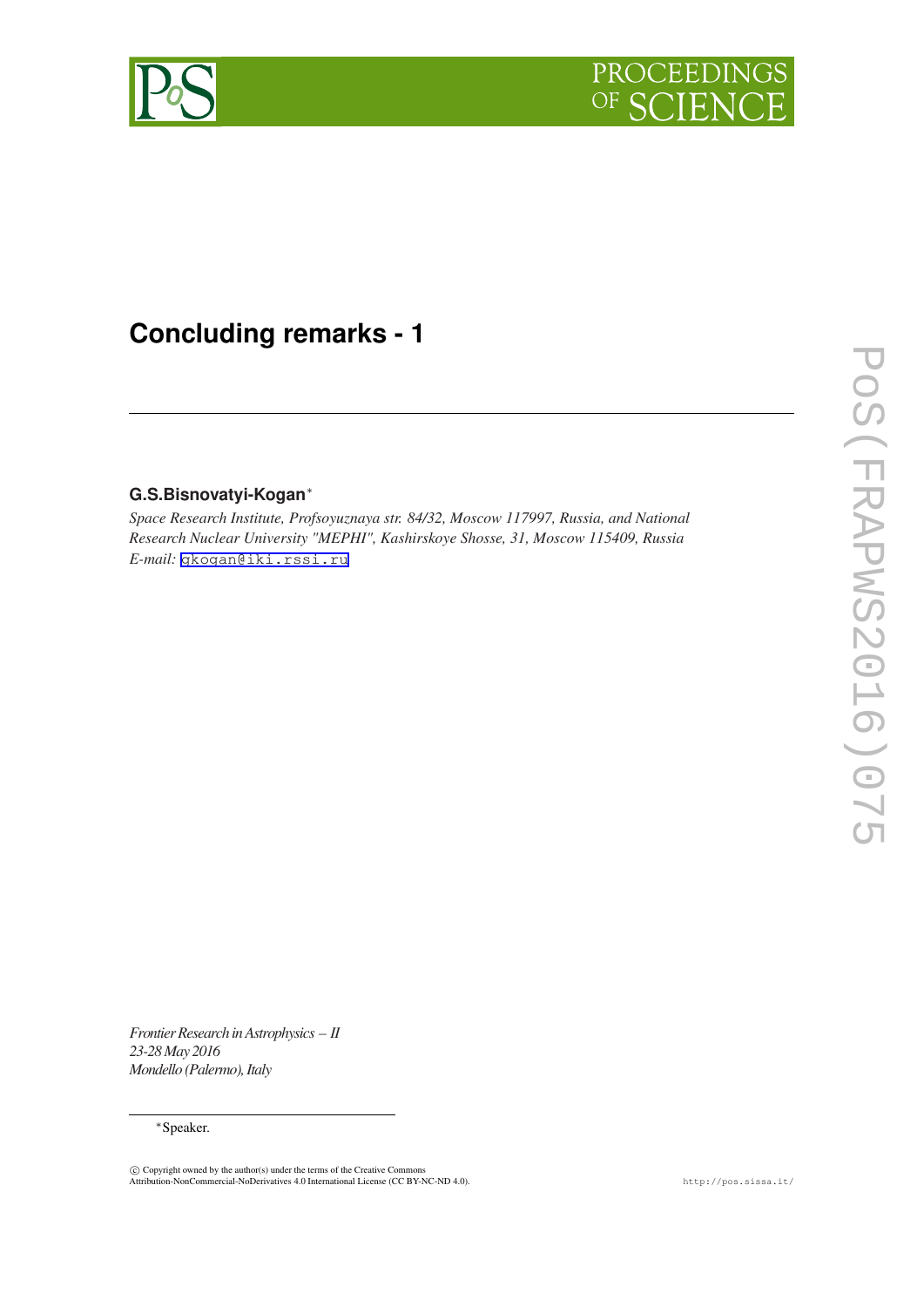The TOP news discussed on the Workshop are

1. Discovery of gravitational wave signal by LIGO

2. Discovery of Higgs boson on LHC

Both discoveries were expected for a long time,

Both were done on highest technology instruments, unique and very expensive

Both have a fundamental character, confirming the basic suggestions of the modern physics

But the differences between them are also important

\*) Gravitational waves have been discovered by observations of binary pulsars around 1990 in full accordance with General Relativity, so GW discovery in the Earth laboratory is an advantage mainly by the technology, than by the fundamental physics.

Discovery of the Higgs boson, if confirmed, is really fundamental, because it is the base of the particle physics, "the particle of God", on which existence is build all complicated constructions of modern particle theories.

\*) The second difference is connected with the conditions of these discoveries. The Higgs boson was produced in LHC, and its search will be prolonged until the final result will become fully reliable.

The gravitational wave burst is a unique transient event which never will be repeated from the same object. The properties of a possible progenitor are unusual, which never has been observed before. Higher frequency gravitational wave signal is really expected from NS merging. This particular signal could remain highly probable, but not definite, like the first BH object in Cyg X-1 remains as a "BH candidate" because of low value of the mass function.

Another outstanding experiment now in operation is Ice Cube on the South Pole. It registered weakly interacting particles at low background in a huge volume of  $1 \text{ km}^3$ , which may be substantially increased in near future. This experiment is similar to Superkamiokande in Japan, where instead of water there is ice. The interpretation of the results in not yet finished, but we may expect important progress in high energy physics and CR origin.

We heard a very impressive list of achievements of HST during its long carrier. Almost all main discoveries of last about 20 years have been done with help of HST: from dark energy in cosmology until exoplanets. It seems to be the most successful scientific space mission. Hope that similar mission planned in Russia would inherit this success.

One famous physicist noticed, that all experiments could be quickly explained by "simple, elegant, wrong" theory. But wrong results in astrophysics may lead to great results and discoveries. The best example is a wrong theory of the origin of heavy elements, developed by G. Gamow. Developing this wrong theory he suggested the "big bang" model of the hot universe, and predicted the CMB radiation which was discovered 20 years after and lead to creation of the modern cosmology.

Very important wrong result was obtained by J. Weber in 1968, who claimed the discovery of GW from GC. After many works, disproving his result, the intensive development of the instruments started in different countries, which led to construction of LIGO/VIRGO, on which the real GW discovery should be done (or is done already).

Another example of the wrong result which induced a new branch of investigations is the claim of Saint Petersburg (that time Leningrad) physicists about discovery of the rest mass of the electronic neutrino about 30 eV. This result occurs to be wrong, but after its application to the dark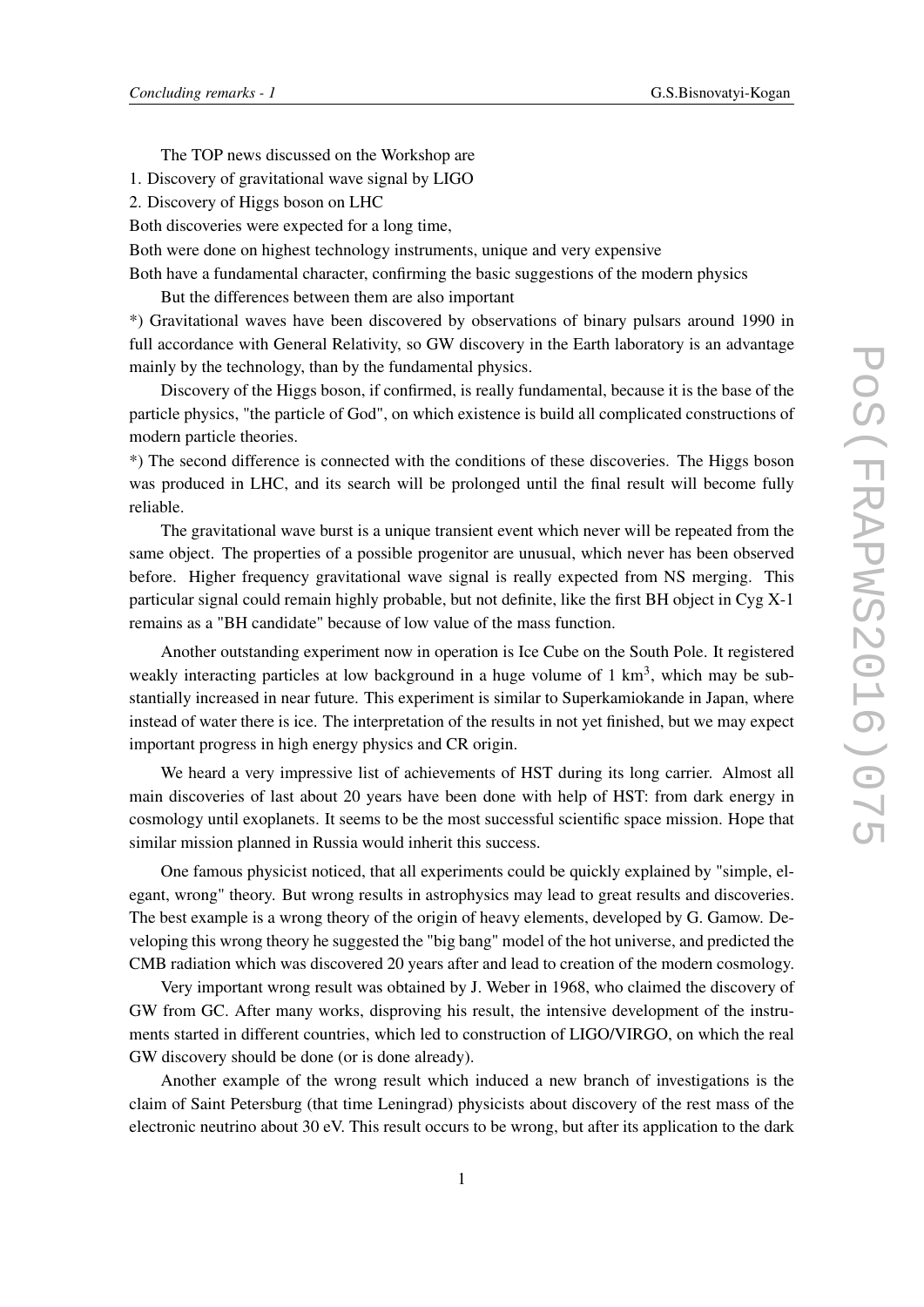matter origin, large number of paper appeared with different suggestions about the nature of DM, which was a beginning of Astro-Particle Physics. In the talk of M. Merafina we heard one of the variants of DM nature.

The challenging talk of W. Kundt presented alternative views about many astrophysical results, like collapse, BH, GRB, jet origin etc.. One critical statements in his talk seems to me quite important. The cosmological origin of GRB is based on measurements of the redshifts of optical counterparts. This is done usually on large telescopes, at the time when the optics is weak. In many cases, if not all, the redshifts have been measured for the emission of host galaxies, in which presumably happens the GRB. Due to very dense surface density of galaxies at large redshifts, Kundt suggested that this identification could be wrong, and redshfts are not related to GRB, but only to host. This suggestion could be too strong, but for clear interpretation the spectra should be analysed for the prompt optical emission, coming simultaneously with GRB itself. Outstanding example of the optical prompt emission is obtained by observations of the GRB 080319B, by Russian-Italian experiment TORTORA, using wide field optical instrument (open eye burst).



Figure 1: from  $http://vo.astronet.ru/~~karpov/grb080319blc10.$ *gif* 

The nature of this optical counterpart is still not clear (thermal or non-thermal ), no spectra have been obtained, and no models constructed. Obtaining of spectra and polarization of the prompt optical emission seems to be the most important problem, giving the answer to GRB central machine origin.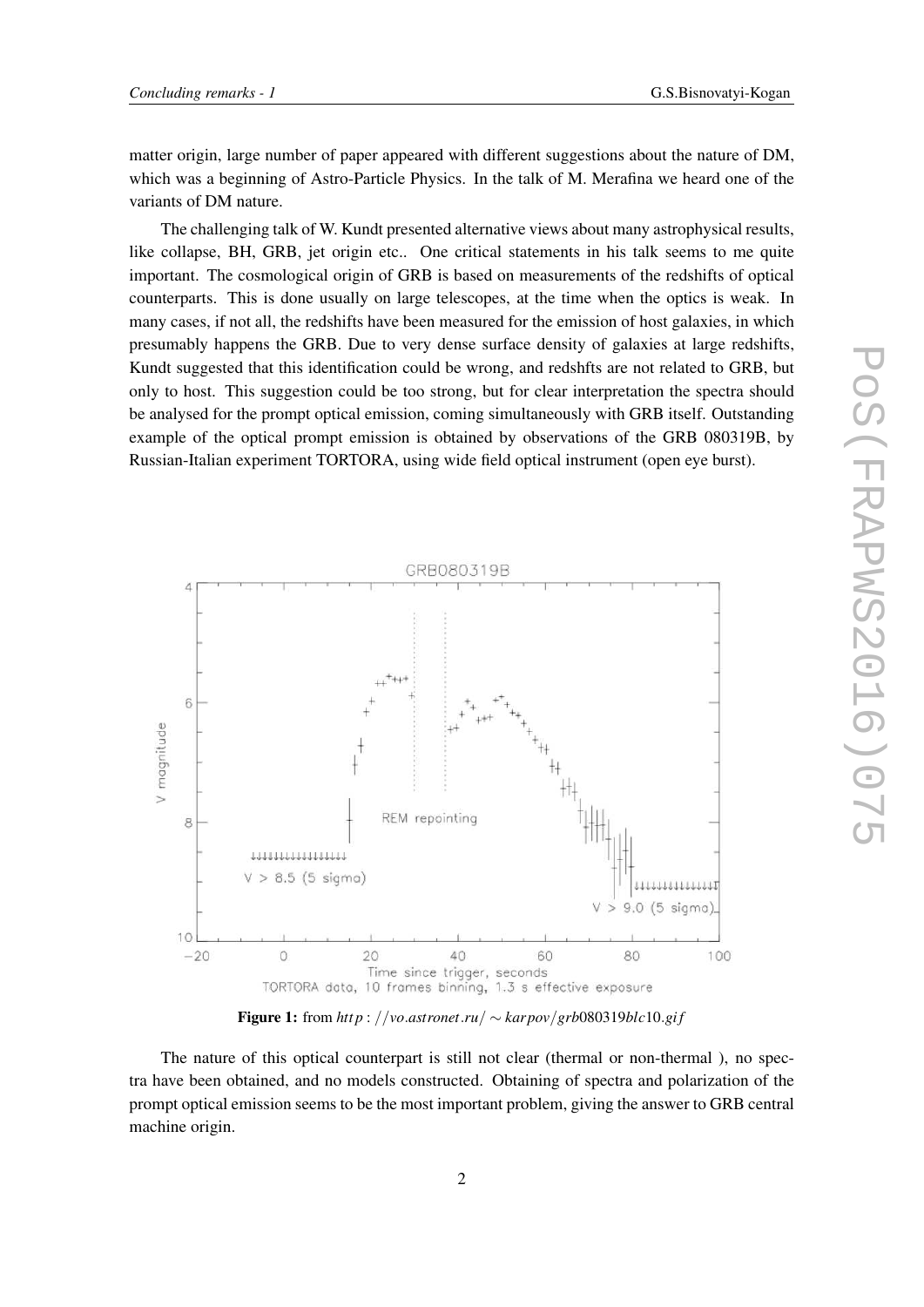I would like to mention the talk about binary X-ray sources with BH, namely,  $Cyg X-1$ , showing different (hard and soft) states. To explain the hard state emission it was suggested to consider accretion disc with hot geometrically tick central region. The author spoke only about the simple Shakura-Sunyaev model, but did not mentioned the model of advective accretion disk (Paczynski, Bisnovatyi-Kogan 1981, Acta Astronomica 31, 283) which gave a possibility to construct a numerical model of advective accretion disk with a smooth transition from the outer optically thick to the inner optically thin, very hot disk (Artemova et al., 2006, ApJ 637, 968), shown in the next two figures from this paper.



Figure 2: Radial dependence of the effective optical depth <sup>τ</sup>*<sup>∗</sup>*

Note that smooth models with optically thin/thick transition do not exist in the local Shakura model, but are characteristic only to advective disks. For parameters of disks with optically thin/thick transition continuous local solutions do not exist, and the solution has unphysical gap